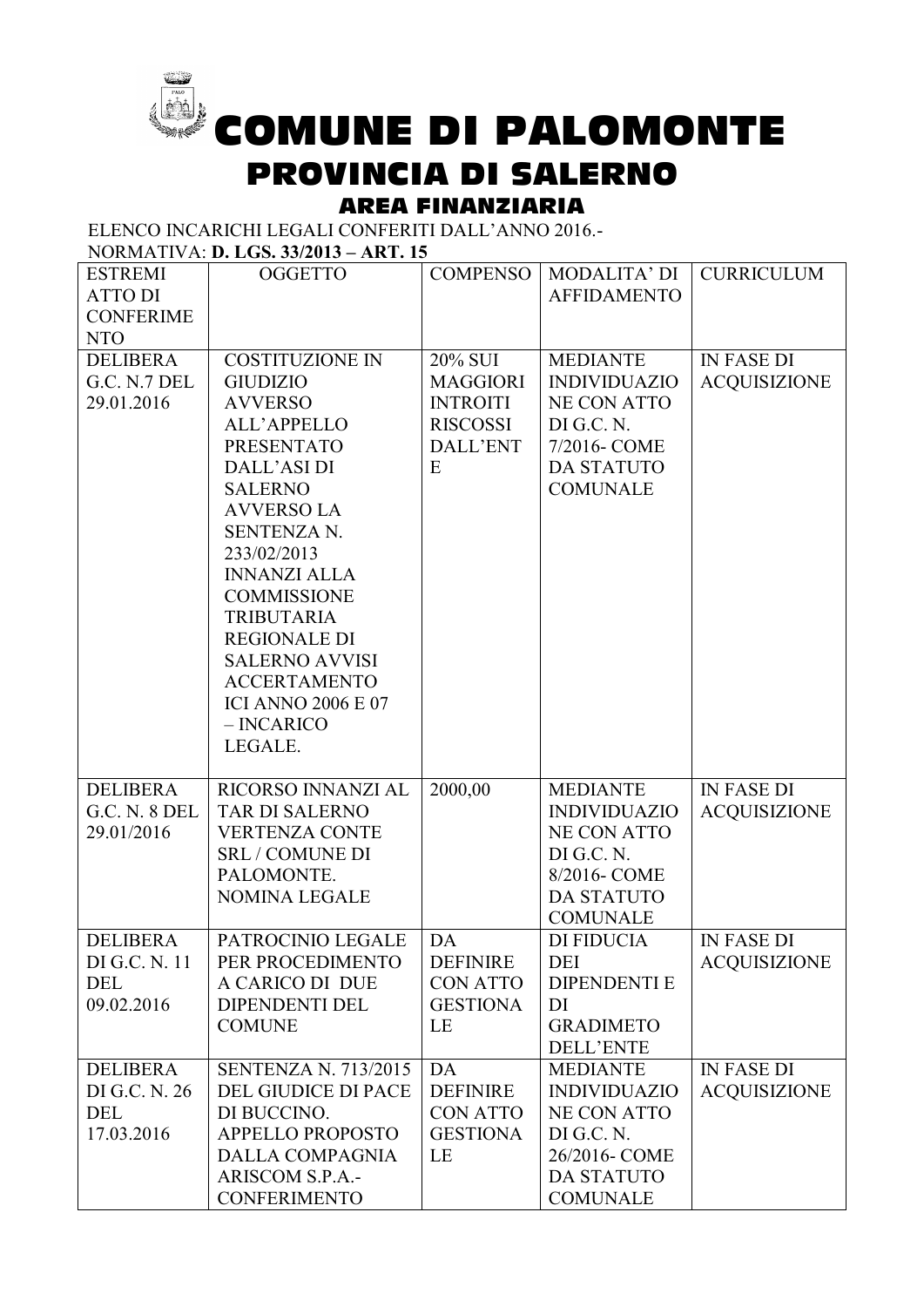|                  | <b>INCARICO LEGALE.</b>    |                 |                     |                     |
|------------------|----------------------------|-----------------|---------------------|---------------------|
| <b>DELIBERA</b>  | <b>ATTO</b>                | DA              | <b>MEDIANTE</b>     | <b>IN FASE DI</b>   |
| DI G.C. N. 32    | PIGNORAMENTI               | <b>DEFINIRE</b> | <b>INDIVIDUAZIO</b> | <b>ACQUISIZIONE</b> |
| <b>DEL</b>       | PRESSO TERZI ING.          | <b>CON ATTO</b> | <b>NE CON ATTO</b>  |                     |
| 31.03.2016       | <b>LEO GIOVANNI DA</b>     | <b>GESTIONA</b> | DI G.C. N.          |                     |
|                  | <b>SALERNO. NOTIFICTO</b>  | LE              | 32/2016- COME       |                     |
|                  | IL 18.03.2016.             |                 | <b>DA STATUTO</b>   |                     |
|                  | <b>OPPOSIZIONE</b>         |                 | <b>COMUNALE</b>     |                     |
|                  |                            |                 |                     |                     |
|                  | <b>INNANZI AL GIUDICE</b>  |                 |                     |                     |
|                  | DELL'ESECUZIONE.           |                 |                     |                     |
|                  | <b>CONFERIMENTO</b>        |                 |                     |                     |
|                  | <b>INCARICO LEGALE.</b>    |                 |                     |                     |
| <b>DELIBERA</b>  | <b>VERTENZA TAR</b>        | DA              | <b>MENDIANTE</b>    | <b>IN FASE DI</b>   |
| DI               | <b>CAMPANIA SEDE</b>       | <b>DEFINIRE</b> | <b>INDIVIDUAZIO</b> | <b>ACQUISIZIONE</b> |
| G.C. N. 44       | <b>SALERNO. CONTE</b>      | <b>CON ATTO</b> | <b>NE CON ATTO</b>  |                     |
| <b>DEL</b>       | <b>SRL / COMUNE DI</b>     | <b>GESTIONA</b> | DI G.C. N.          |                     |
| 03.05.2016       | PALOMONTE (SA).            | LE              | $44/2016 - COME$    |                     |
|                  | <b>MOTIVI AGGIUNTIVI</b>   |                 | <b>DA STATUTO</b>   |                     |
|                  | AL RICORSO R.G. N.         |                 | <b>COMUNALE</b>     |                     |
|                  |                            |                 |                     |                     |
|                  | 116/2016. ESTENZIONE       |                 |                     |                     |
|                  | <b>INCARICO AL</b>         |                 |                     |                     |
|                  | LEGALE DELL'ENTE.          |                 |                     |                     |
| <b>DELIBERA</b>  | <b>ATTO DI CITAZIONE</b>   | DA              | <b>MENDIANTE</b>    | <b>IN FASE DI</b>   |
| DI               | <b>EREDI ALFANO</b>        | <b>DEFINIRE</b> | <b>INDIVIDUAZIO</b> | <b>ACQUISIZIONE</b> |
| G.C. N.59        | <b>MAZZINO / COMUNE</b>    | <b>CON ATTO</b> | <b>NE CON ATTO</b>  |                     |
| DEL              | DI PALOMONTE.              | <b>GESTIONA</b> | DI G.C. N.          |                     |
| 21.06.2016       | <b>COSTITUZIONE IN</b>     | LE              | $59/2016 - COME$    |                     |
|                  | <b>GIUDIZIO E NOMINA</b>   |                 | <b>DA STATUTO</b>   |                     |
|                  | <b>LEGALE DELL'ENTE</b>    |                 | <b>COMUNALE</b>     |                     |
|                  |                            |                 |                     |                     |
| <b>DELIBERA</b>  | <b>COSTITUZIONE IN</b>     | DA              | <b>MENDIANTE</b>    | <b>IN FASE DI</b>   |
| DI G.C. N. 90    | <b>GIUDIZIO PER</b>        | <b>DEFINIRE</b> | <b>INDIVIDUAZIO</b> | <b>ACQUISIZIONE</b> |
| DEL              | <b>PROMUOVERE</b>          | <b>CON ATTO</b> | <b>NE CON ATTO</b>  |                     |
| 10.10.2016       | <b>RICORSO IN</b>          | <b>GESTIONA</b> | DI G.C. N.          |                     |
|                  | <b>CASSAZIONE</b>          | LE              | $90/2016 - COME$    |                     |
|                  | <b>AVVERSO LA</b>          |                 | <b>DA STATUTO</b>   |                     |
|                  | SENTENZA N.                |                 | <b>COMUNALE</b>     |                     |
|                  | 5353/2016 E                |                 |                     |                     |
|                  | <b>DEPOSITATA IL</b>       |                 |                     |                     |
|                  | 09.06.2016 CONTRO IL       |                 |                     |                     |
|                  | <b>CONSORZIO ASI DI</b>    |                 |                     |                     |
|                  |                            |                 |                     |                     |
|                  | <b>SALERNO - AVVISI DI</b> |                 |                     |                     |
|                  | <b>ACCERTAMENTO ICI</b>    |                 |                     |                     |
|                  | ANNI 2008-2009-2010-       |                 |                     |                     |
|                  | 2011 E 2012                |                 |                     |                     |
| <b>DELIBERA</b>  | <b>RICORSO AL TAR</b>      | 3.500,00        | <b>MENDIANTE</b>    | <b>IN FASE DI</b>   |
| DI G.C. N. 97    | CAMPANA-                   |                 | <b>INDIVIDUAZIO</b> | <b>ACQUISIZIONE</b> |
| DEL              | <b>SALERNO - GROSSI</b>    |                 | <b>NE CON ATTO</b>  |                     |
| 18.10.2016.      | $ANGELA -$                 |                 | DI G.C. N.          |                     |
|                  |                            |                 | $90/2016 - COME$    |                     |
|                  |                            |                 | DA STATUTO          |                     |
|                  |                            |                 |                     |                     |
|                  |                            |                 | <b>COMUNALE</b>     |                     |
|                  |                            |                 |                     |                     |
| <b>PROVVEDIM</b> | <b>ATTO DI CITAZIONE</b>   | $\mathbf{0}$    | <b>DELEGA ALLA</b>  | NON DOVUTO          |